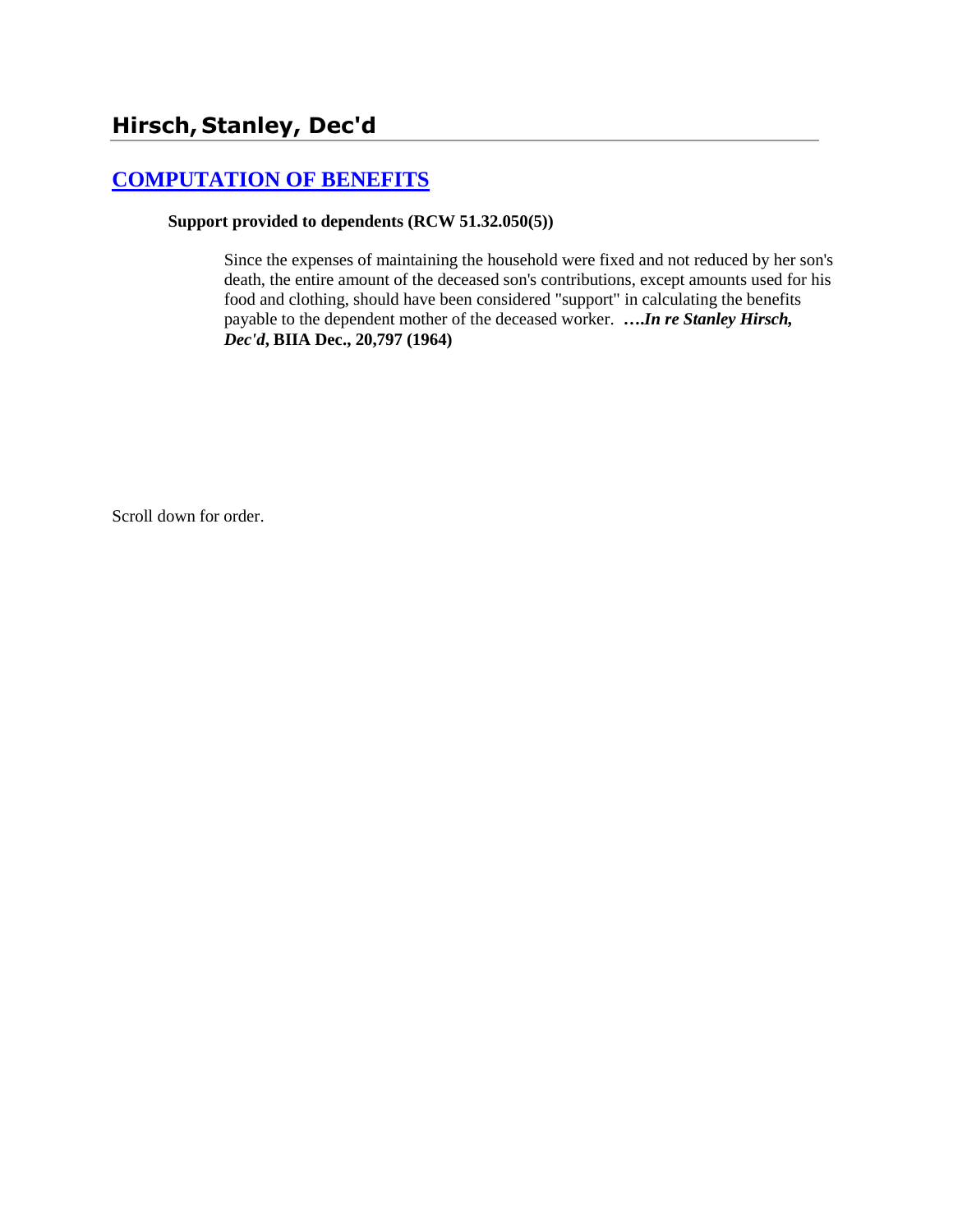## **BEFORE THE BOARD OF INDUSTRIAL INSURANCE APPEALS STATE OF WASHINGTON**

**)**

## **IN RE: STANLEY G. HIRSCH, DEC'D ) DOCKET NO. 20,797**

**CLAIM NO. C-984453 ) DECISION AND ORDER**

APPEARANCES:

Petitioner, Martha Hirsch, by Springer and Norman, per Richard L. Norman

Employer, Weyerhaeuser Company, **None** 

Department of Labor and Industries, by The Attorney General, per Walter F. Robinson, Jr., Assistant

Appeal filed by the petitioner, on September 24, 1963, from an order of the supervisor of industrial insurance dated September 4, 1963, awarding the petitioner a dependency pension in the sum of \$20.89 per month. **REVERSED AND REMANDED**.

## **DECISION**

On June 5, 1964, a hearing examiner of the Board issued a Proposed Decision and Order sustaining the supervisor's order of September 4, 1963, awarding the petitioner a dependency pension in the sum of \$20.89 per month. Thereafter, within the time required by law, the claimant filed a statement of exceptions contending, in substance, that the method of determining the amount of the dependency pension was improper in that it was based on computation of the cost of the decedent's maintenance out of contributions made by him to household expenses by dividing the total stated expenses of the household of three adults by three, since upon the son's death, the only expenses of the household that would be reduced by one-third were food and clothing and the rest would remain unchanged.

This matter was submitted for a Proposed Decision and Order to the examiner based upon the contents of the department file and the oral arguments of counsel as they appear in the Board's record of the conference held on December 17, 1963. The record discloses that the petitioner submitted an affidavit itemizing the yearly expenses of the household, which was accepted by the department (after correcting an arithmetical error) as the basis for its computation of the award. This itemized list reads as follows: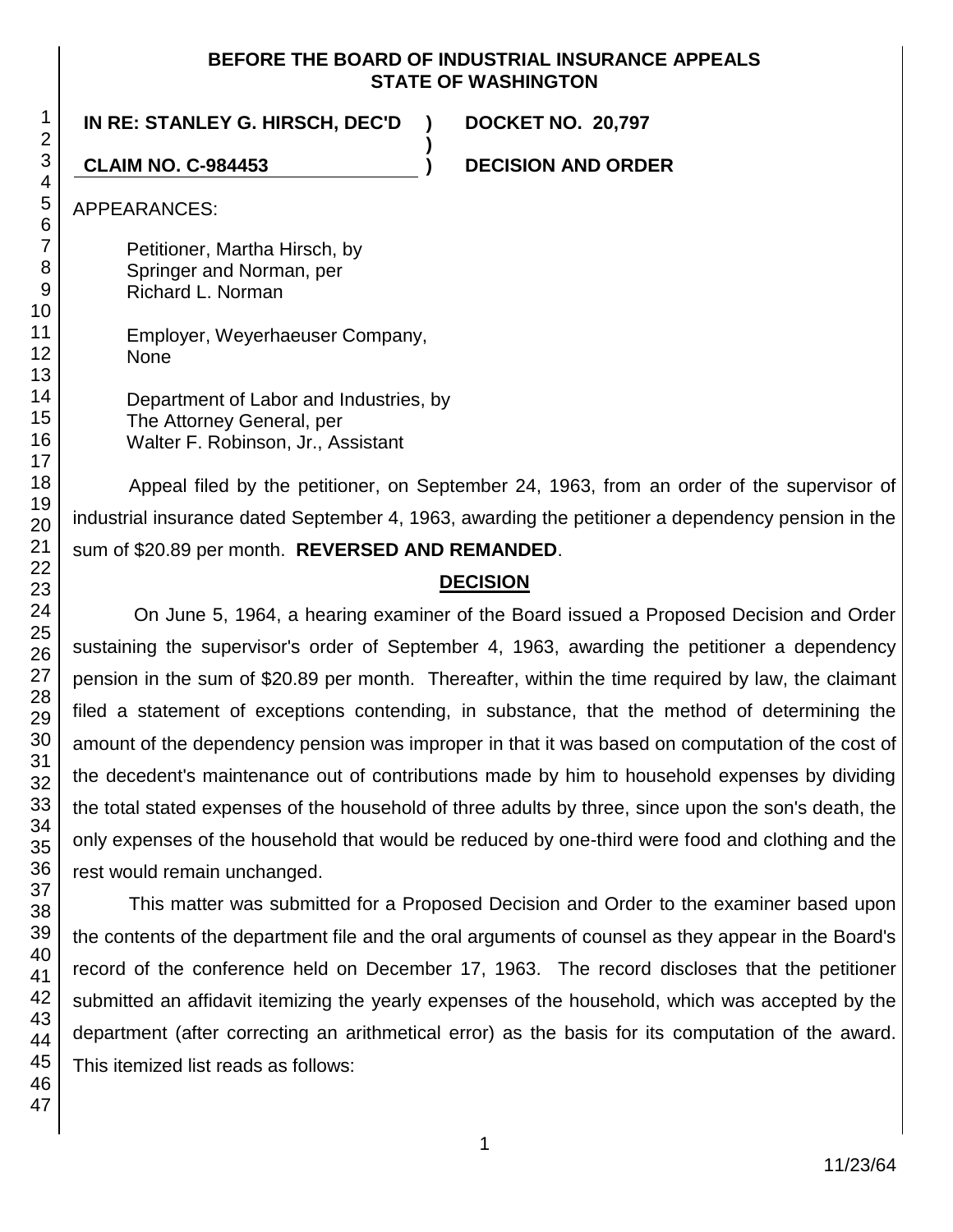| Utilities - \$7.00 per month                                       | \$84.00   |
|--------------------------------------------------------------------|-----------|
| Heating Oil - Averages \$ 25.00 per mo.                            | 300.00    |
| Water, Garbage, Sewer -\$ 5.00 per mo.                             | 60.00     |
| Food - \$35.00 per week                                            | 1820.00   |
| Dental & Medical - \$20.00 per mo.                                 | 240.00    |
| Clothing                                                           | 300.00    |
| Telephone - \$5.00 per mo.                                         | 60.00     |
| <b>House Repair</b>                                                | 100.00    |
| Taxes - At present per year                                        | 32.00     |
| Fire Insurance - at present per year                               | 12.00     |
|                                                                    | \$3008.00 |
| The record further reveals that the deceased and his brother lived |           |

with their mother (the petitioner herein) in their mother's home and since the mother had no income, the deceased and his brother shared all of the household expenses. In explanation of how the petitioner's award was computed, the department wrote her a letter dated September 4, 1963, which, after referring to the total sum of \$3008.00, reads in part as follows:

> "This sum was contributed jointly by your deceased son, Stanley, and his brother, LeRoy, and is the amount that was required to maintain the home, including maintenance of the home, food, clothing, heating and so forth for three persons, or \$1,002.67 for each person. It therefore is indicated that as far as your support is concerned, both of your sons contributed \$1,002.67 for your support per year and that Stanley contributed one half of this, or \$501.34 per year, which is equal to \$41.78 per month for your support."

> "The Industrial Insurance Act provides that a dependency pension shall be paid on the basis of one half of the average monthly support furnished by the deceased workman for the twelve months immediately preceding the injury and death, which then is one half of \$41.78, or \$20.89 per month pension."

The statute providing for monthly benefits, R.C.W. 51.32.050 (5), reads in part as follows:

"....a monthly payment shall be made to each dependent equal to fifty percent of the average monthly support actually received by such dependent from the workman during the twelve months next preceding the occurrence of the injury, but the total payment to all dependents in any case shall not exceed one hundred dollars per month...."

The statute defining a dependent, R.C.W. 51.08.050, reads in part as follows:

"'Dependent' means any of the following named relatives of a workman whose death results from any injury and who leaves surviving no widow, widower, or child, viz: father, mother, ...., who at the time of the accident

47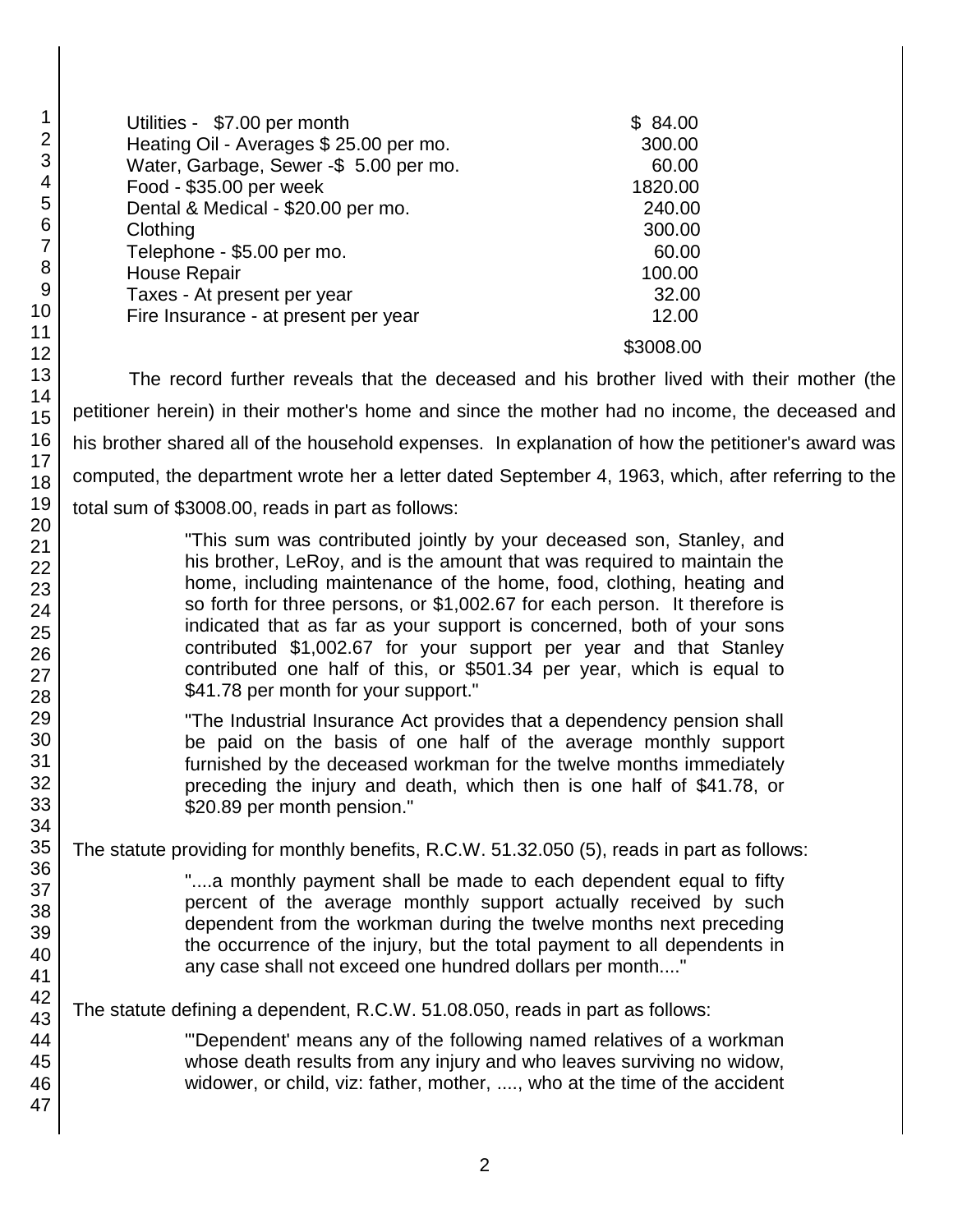are actually and necessarily dependent in whole or in part for their support upon the earnings of the workman...."

This is a case of first impression in this state. In the case of McIntire v. Department of Labor and Industries, 125 Wash. 370, the court did construe the then existing statutes defining a dependent, and providing benefits to dependents, which statutes were identical in their controlling terms to our present statutes. The specific issues presented in the McIntire case, supra, were whether or not the father and mother were dependents in whole or in part, on the earnings of their son at the time he was killed, and, if so, what was the actual monthly support during the year preceding his death. With reference to the first issue, the court recognized that "the family could have supported life and gotten along some way without contribution from the deceased son," but stated that it was "pretty clearly certain that contributions from the son through his work were looked to, depended and relied on in substantial part by the family for means of reasonable support." The court further stated that "It would be difficult, if not impossible, to lay down a hard and fast rule in the matter of detail, including a standard of living, by which to apply with unerring precision that idea of dependence contemplated by the statute in question." But, after noting that "the statute itself is a liberal one," the court held that the test to be applied to determine entitlement to benefits thereunder was whether or not the alleged dependents "depended and relied to a substantial extent upon that support for the ordinary necessaries of life for persons in their station socially and financially." (Emphasis added). As to the second issue, after quoting the pertinent statute (which was then the same as R.C.W. 51.32.050 (5) except that the maximum payment was twenty dollars per month, rather than one hundred), the court stated:

> "...While in this case, because no account was kept between the parties, it is difficult to determine with certainty the amount of the contributions made by the decedent to his parents during the twelve months preceding his death (which of itself is a rather strong suggestion and argument in favor of the finding that the contributions were depended and relied upon by the parties, and made by the son as a member of the family for their necessary support), it does satisfactorily appear that those contributions exceeded \$40 per month during the last twelve months, from which it follows that the amount of \$20, allowed the parents by the judgment in this case, is fully warranted."

It is not clear from the above-quoted holding of the court whether the "contributions" of the decedent therein referred to, were contributions made toward the support of the entire family or contributions computed after deducting therefrom the cost of maintenance of the decedent who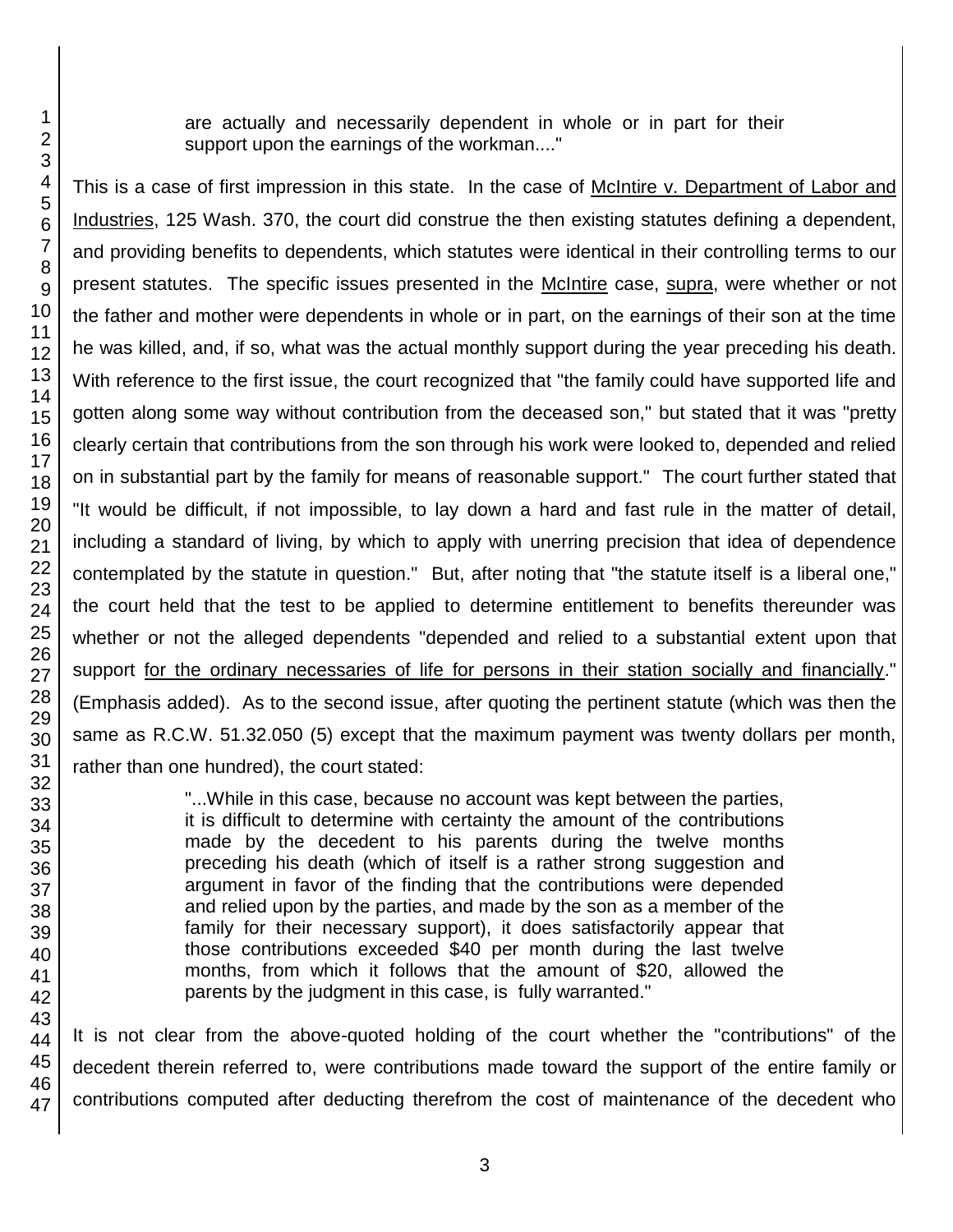lived at home as a member of the family. However, as no accounts were maintained, it is quite obvious that the amount of contributions of the decedent to his parent's support was not computed on the theory used by the department in the instant case.

The statutes of the state of Oregon defining dependency, and benefits to dependents, are identical to the Washington statutes in their controlling provisions. In Paul v. Industrial Accident Commission, 272 Pac. 267 (Oregon 1928) the court stated:

> "Dependents are not required to live on the bare necessities of life. The rule as stated by most of the authorities is that the surviving dependents are entitled to continue to live as they had been living prior to the accident, the basic idea of the statute is compensation. Surviving relatives within the class named in the statute, to whose living decedent contributed, and upon whom they relied partially or wholly for support, are beneficiaries. The statute does not require destitution in order to be dependents. The statute should not be so construed as to encourage extravagance. In order for relatives to be dependents to an unmarried decedent, they must be dependent in fact on his contribution in order to continue to live in comfort according to the manner of living of people in their class and condition in life." (Emphasis supplied). Citing the McIntire case, supra.

Admittedly, as in the McIntire case, supra, the primary issue presented in the Paul case, supra, was whether certain relatives, otherwise qualified, were wholly or partially dependent upon the deceased workman. However, the rationale of the case, and the rationale implicit in the language of the court in the McIntire case, supra, is that the purpose of the statute providing for compensation to dependents is (within the limits of the statutory benefits) that the dependents may continue to live in their same station in life socially and financially.

The only case in any other jurisdiction which we have been able to find directly in point concerning the specific issue as to the correctness of the method of computation used by the department in the case here under consideration, is Delanoy v. New Jersey Dairy Laboratories, 33 A. (2d) 348, 130 N.J.L 407 (1943) where the sole question involved was the extent of the dependency of the petitioner, the mother of the deceased employee. In that case, the particular household consisted of three persons, the decedent, and his father and mother. The father earned \$30.00 a week, \$26.00 of which he contributed to the common fund for the support of the household. The decedent earned \$18.00 a week and contributed a minimum of \$16.00 each week to the petitioner for household expenses. The Workmen's Compensation Bureau found that the cost of maintaining the decedent just prior to his death was \$6.00 per week, that the petitioner

1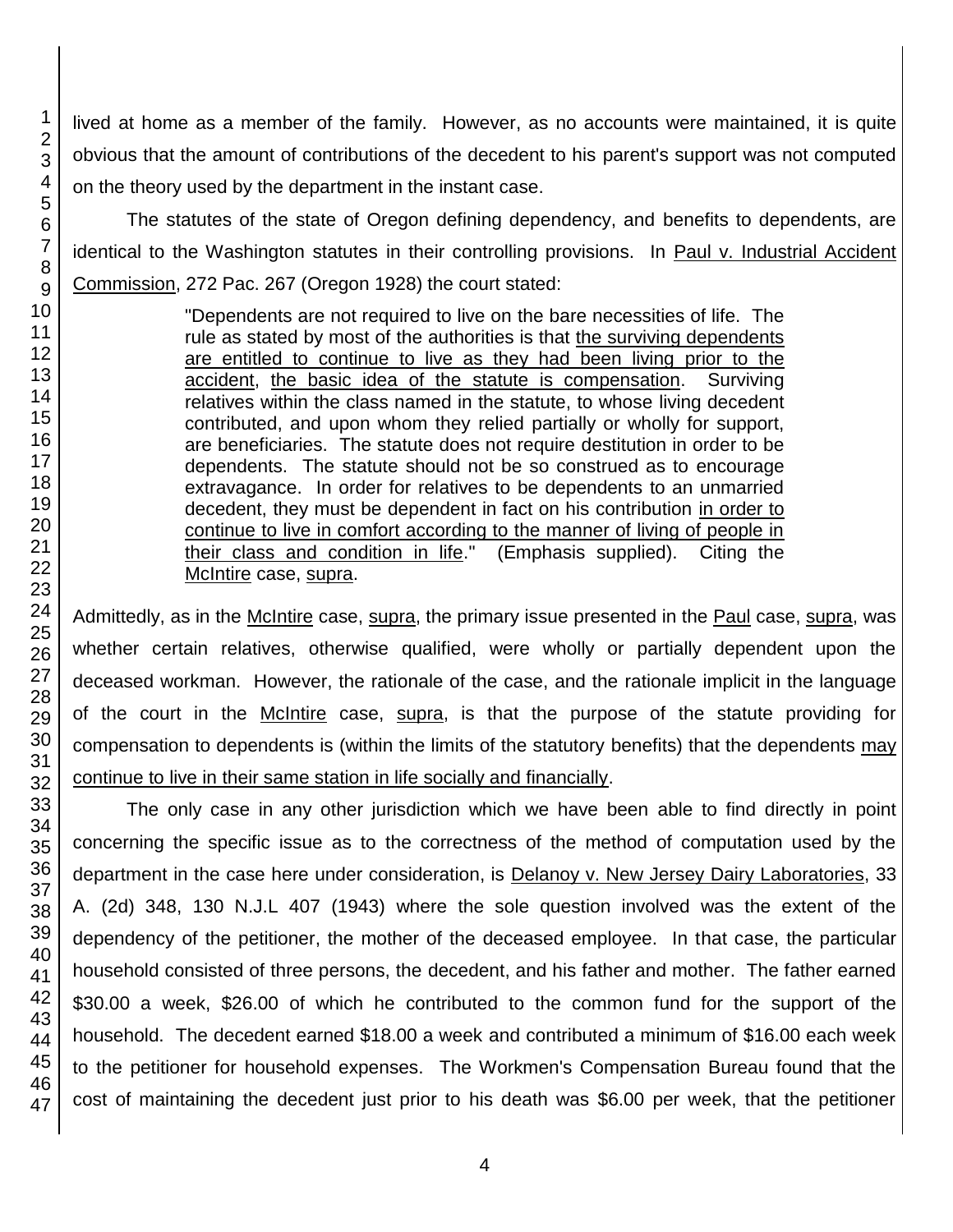therefore had a contribution from him for the balance of \$10.00 a week and allowed compensation to the mother on that basis. This determination was affirmed by the Court of Common Pleas and the employer, on review by writ of certiorari to the Supreme Court, contended that this method of computation was erroneous on the ground that the total stated expenses of the household each week amounted to \$45.05 and reasoned (as did the department in this case) that this amount was used in common for the general well-being of the three members of the household; that the decedent's salary should bear one-third of this expense or \$15.00, and on this premise, the decedent's contribution to the mother was one, or at the most, two dollars each week, and compensation to the petitioner should be estimated on that figure. In answering this contention, the court stated:

> "We think otherwise, there are items in the weekly budget that should not be charged against the decedent. It is patent that upon the son's death, the expenses of the household each week would not be reduced one-third. It costs just as much for rent and heat, charities, medicines, household expenses after his death as it did before. The testimony supports the inferences as found by the Bureau and the Pleas."

We find the reasoning of the Delanoy case, supra, to be persuasive. It is our opinion that to apply the rationale of the case to the facts herein would be in accord with the construction given by the court to the controlling statutes in the McIntire case, supra, and in accord with the long established rule of statutory construction that the Industrial Insurance Act should be liberally construed in favor of those who came within its terms, Olympia Brewing Company v. Department of Labor and Industries, 34 Wn. (2d) 498.

In reviewing the record and the itemized household expenses listed therein and accepted by the department as the basis for its computation, in light of the reasoning in the Delanoy case, supra, we note that there is no evidence that the medical and dental expenses itemized were chargeable to the deceased son. On the contrary, it affirmatively appears that the petitioner suffered cancer and arthritis which required regular treatments and that the sons shared these medical expenses equally. We conclude, therefore, that the decedent's death did not reduce the medical and dental expenses of the household. It also appears that the only expenses of maintaining the household that would be reduced by the son's death would be for food and possibly clothing. There is no direct evidence in the record just how much these expenses were reduced. The record reveals that the decedent earned approximately \$4600.00 during the twelve months preceding his fatal injury

1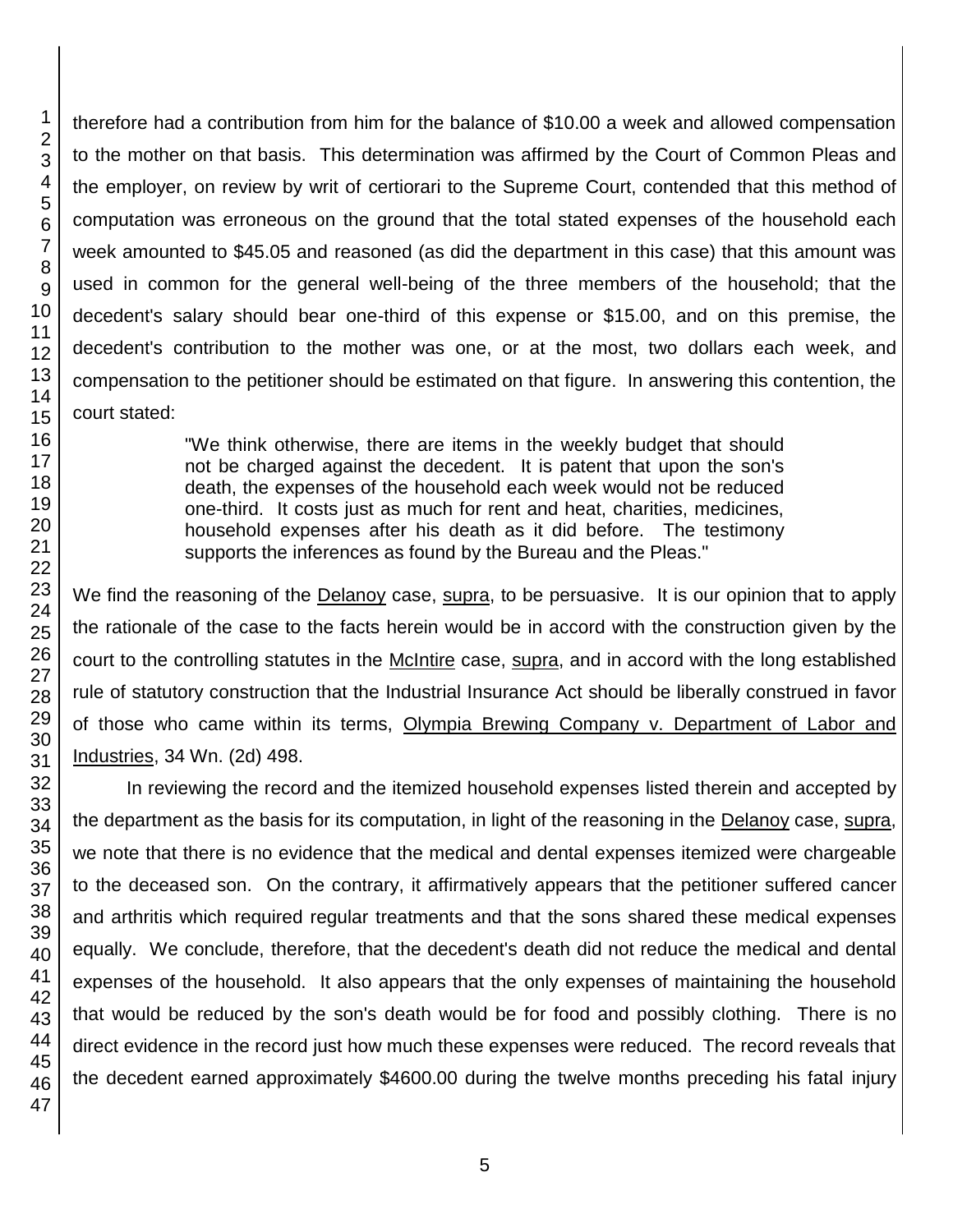out of which he contributed \$1504.00 to his mother. While it would appear unlikely that the \$300.00 item for clothing in the list of household expenses included the decedent's own clothing, we note that the statement of exceptions filed by the petitioner concedes that her expenses were reduced by one-third of the food and clothing expense itemized in the list of household expenses. In any event, in the absence of any evidence in the record that the reduction was any less, it is our opinion that it is reasonable and proper to infer that these items of expense were reduced one-third by the son's death.

Therefore, this would reduce the contribution made by the decedent to his mother's support, namely, \$1504.00, by one-third of the itemized expenses of the household for food and clothing, namely, \$706.67, leaving a net contribution made by the deceased of \$797.33 upon which to base an award to the petitioner. This would be equal to \$66.44 a month. Pursuant to the provisions of R.C.W. 51.32.050 (5) the petitioner should have been awarded a monthly pension of \$33.22 a month.

We conclude, therefore, that the supervisor's order of September 4, 1963, should be reversed and that this claim should be remanded to the department of labor and industries with direction to award the petitioner a dependency pension in the sum of \$33.22 per month, effective May 6, 1963, less the amount previously paid.

# **FINDINGS OF FACT**

After review of the entire record, the Board makes the following findings of fact:

1. On May 17, 1963, the department of labor and industries received a report of fatal injury from the employer, Weyerhaeuser Company, stating that Stanley G. Hirsch had sustained a fatal injury on May 6, 1963, in the course of his employment with the Weyerhaeuser Company. On May 17, 1963, the petitioner, mother of the deceased workman, filed a claim "for any benefits which I might be entitled to as a dependent of my son, Stanley G. Hirsch, who died in an industrial injury on May 6, 1963." Thereafter, on June 10, 1963, the supervisor of industrial insurance entered an order finding that Stanley G. Hirsch sustained a fatal injury on May 6, 1963, while engaged in an employment covered by the act and ordered that the claim be approved and that any payments which may be due thereunder shall be made as provided by statute. On July 1, 1963, the petitioner, at the request of the department, filed a further claim for a dependency pension on a printed form furnished by the department and provided additional information as requested. On September 4, 1963, the supervisor entered an order finding that the petitioner was partly dependent on the deceased workman for support, and awarding her a pension of \$20.89 per month. On September 24,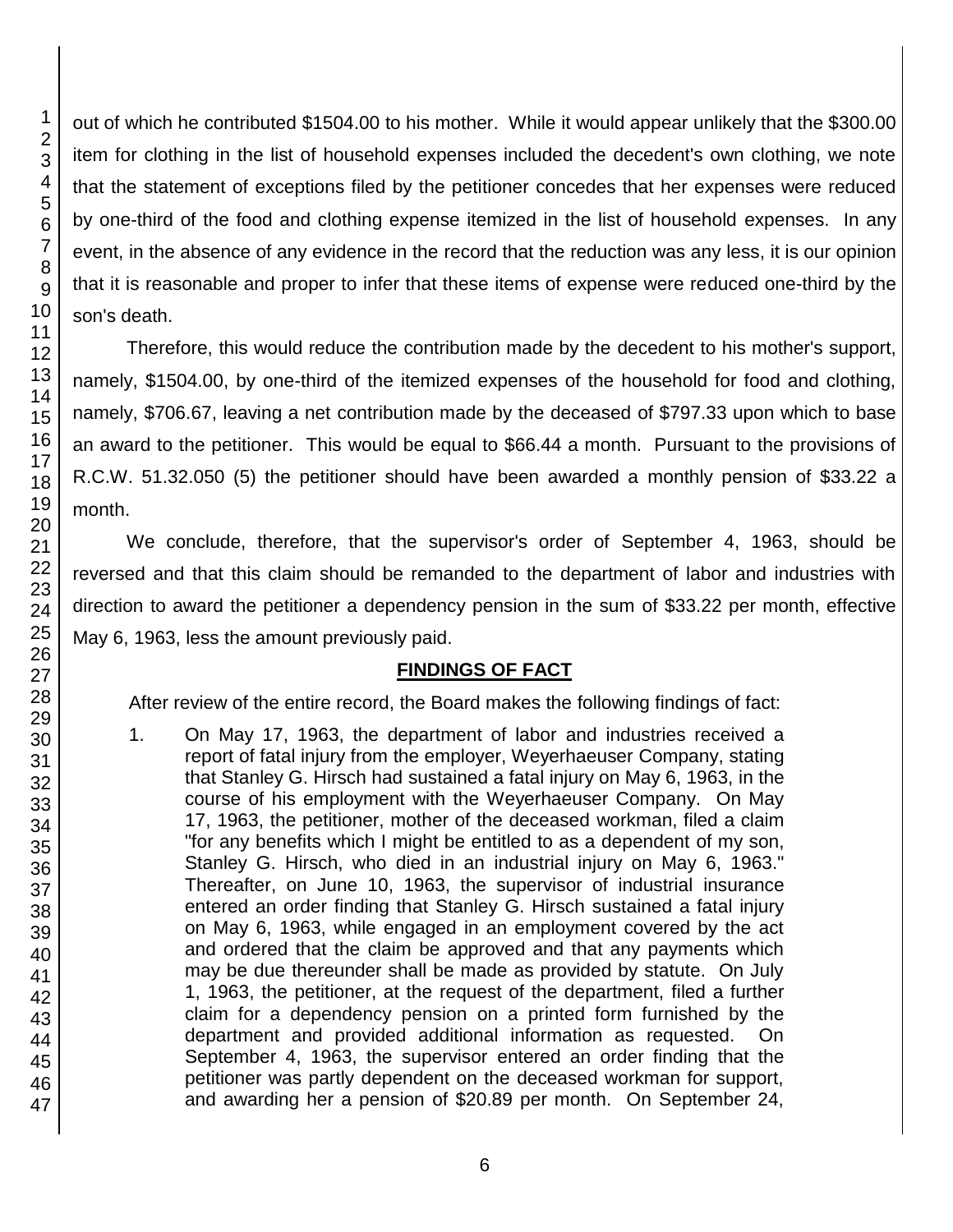1963, the petitioner filed a notice of appeal to this Board alleging that the supervisor's order of September 4, 1963, was erroneous for the reason that the amount of the monthly pension was incorrectly computed and was not computed according to law.

- 2. On June 5, 1964, a hearing examiner for this Board issued an order sustaining the supervisor's order of September 4, 1963, and there-after, within the time required by law, the claimant filed a statement of exceptions thereto.
- 3. The petitioner lived in her own home with the deceased son and another son, and since she had no income, the deceased son and his brother shared equally in all of the household expenses, which totaled \$3008.00 during the twelve month period immediately preceding the date of the deceased son's fatal injury.
- 4. The total amount contributed by the deceased son for household expenses during the twelve months' period immediately preceding the date of his fatal injury, was \$1504.00.
- 5. There is no evidence in the record that the medical and dental expenses, as itemized in the above-mentioned total amount for household expenses, were chargeable to the deceased son. To the contrary, the record discloses that the petitioner suffered from cancer and arthritis, which required regular treatment, and her sons shared these medical expenses equally.
- 6. The only itemized expenses in the above-mentioned total expenses for maintaining the household which were reduced by the son's death were for food and clothing.
- 7. In the absence of any evidence in the record that the reduction was any less, the itemized expenses in the record for food and clothing were reduced one-third by the son's death, namely, in the sum of \$706.67, leaving a net yearly total for support contributed to the petitioner by the deceased son during the twelve month period immediately preceding the date of his fatal injury of \$797.33, or \$66.44 per month.

## **CONCLUSIONS OF LAW**

Based on the foregoing findings of fact, the Board concludes:

- 1. This Board has jurisdiction of the parties and subject matter of this appeal.
- 2. The supervisor's order of September 4, 1963, should be reversed and this claim should be remanded to the department with direction to award the petitioner a dependency pension of \$33.22 per month effective May 6, 1963, pursuant to the provisions of R.C.W. 51.32.050 (5), less the amount previously paid.